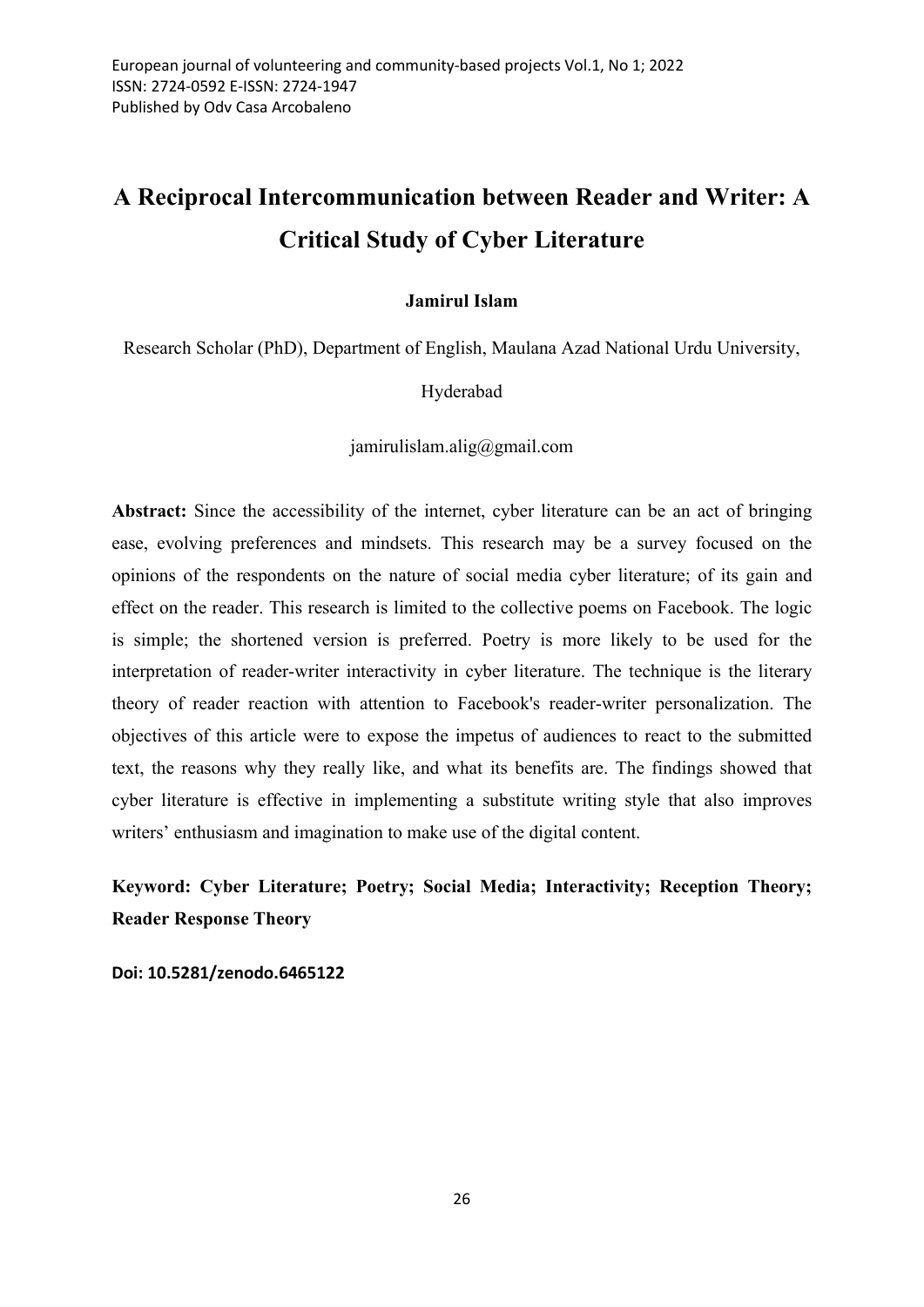#### 1. Introduction

Literature may be a reading that contains elements of entertainment, education, and knowledge. It's an author's creative work poured in beautiful language. Literature stimulates the sensitivity of its readers. It presents various aspects of life and even constantly parses life or even a mirrored image of life. Literature was born since humans inhabit this earth. Even before humans know orthography, literature has already become a neighbourhood of human life. Literary works are a neighbourhood of the culture. As a cultural product, literature develops in line with the event of human life. Human history has noted various developments in literary media. One among them is that the birth of the web together with the media of data and science development, which successively is additionally getting used as a medium for promoting literary works. Numbers of works that are read through the web media are categorized as cyber literature.

One of the hallmarks of this genre is it offers 'reader-writer interactivity. It's tough in conventional literary composition.

Many terms used thus far for cyber literature like a literary machine (Nelson, 1993), Cybertext (Eskelinen, 2012), digital literary (Hoover, et al. 2014), digital media (Ryan, 2013), digital literature (Sanz, 2007), and electronic literature (Hayles, 2001). The electronic literature also has close affinities with the digital arts, computer games, and other forms related to networked and programmable media. It's also deeply entwined with the powerful commercial interests of software companies, computer manufactures, and other purveyors of apparatus related to the networked and programmable media (Katherine, 2008).

In this article, the author is going to be using the term "cyber literature" to ask the written literary texts, distributed (uploaded) and skim on-screen of the pc. The formation of computer networks, alongside the volatility of inscription of digitized information, allows fictional worlds to grow, to be modified from the within and out of doors, and to offer birth to other worlds (Ryan, 2013). The rationale for preferring this term (cyber literature) to others is that it alludes to the 2 umbrellas of this broad category of text: the literary tradition and therefore the literary on computer. In some cases, the study of cyber literature is closely associated with the study of Cybertext. Cybertext focuses on ergodic literature, where the user has got to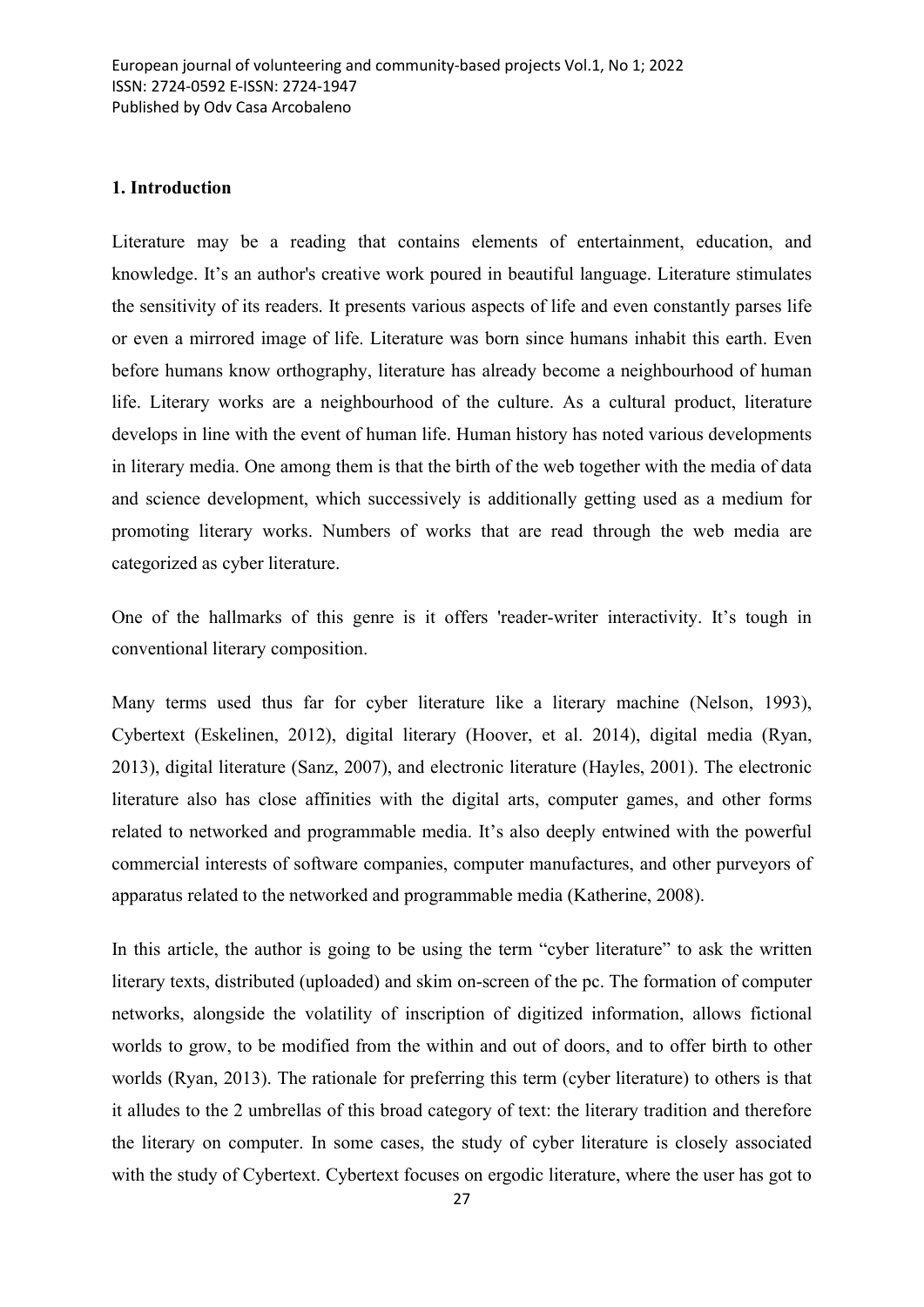Published by Odv Casa Arcobaleno

do nontrivial work to traverse the text (instead of merely interpreting it) after a radical critique of existing paradigms (Eskelinen, 2012).

Cyber literature was born with the impact of technological development. The new following five centuries of domination of the book are getting into the "margins of literate culture" (Bolter, 1991). He claims that print does not define the "organization and presentation of data" or maybe the character of knowledge itself. Electronic texts, shaped by readers as writers, will still replace single-voiced and unified print texts. The pc, like all technologies, defines a specific "physical and visual" field. Its writing space transforms writing into something fluid, not fixed. The previous literary media used newspapers and magazines because of the medium, and then the medium of the cyber literature is on electronic space (internet). Comparing to literary newspapers or magazines, in cyber literature, writers experience ease within the appearance of their work to the reader because there's no strict selection of the literature. It's impressive, everyone can become a poet and everybody can become a critic. Therefore, it's likely that the electronic medium as a way of expressing one's expression will overwhelm and shift the previous medium. All these happen due to the rapid development of technology. The reader judges the standard of the work. However, good work will definitely always have its own readers and constant readers forever. Cyber literature has emerged since the top of the last century, which is around the 1990s. Despite the very fact, the birth of cyber literature within the world of literature is respected and appreciated differently. On the one hand, there's a welcome it positively, but not rarely judged negatively. It had been greeted to be negative because the cyber literature is taken into account to not maintain quality and spontaneously folded alone. It's often considered an uncontrolled publication of literature. On the contrary, it's positively welcomed because the presence of cyber literature is often easily and quickly accessed by readers more widely. Additionally, the presence of cyber literature through the web provides a chance for authors who add the sector of literature to contribute, both within the sort of works and thoughts, responses to the event of literary works. This is often where reader-writer interactivity occurs.

The reader-writer interactivity may be a part of the idea of receptions developed by Hans Robert Jauss (1982). The idea was promoted in Germany when Hans Robert Jauss published a paper entitled Literary Theory as a Challenge to Literary Theory (1970). The main target of attention (reader-response theory) is that the acceptance of a text by the reader. Although it had been not exactly what Jauss meant, but a minimum of, within the reader-writer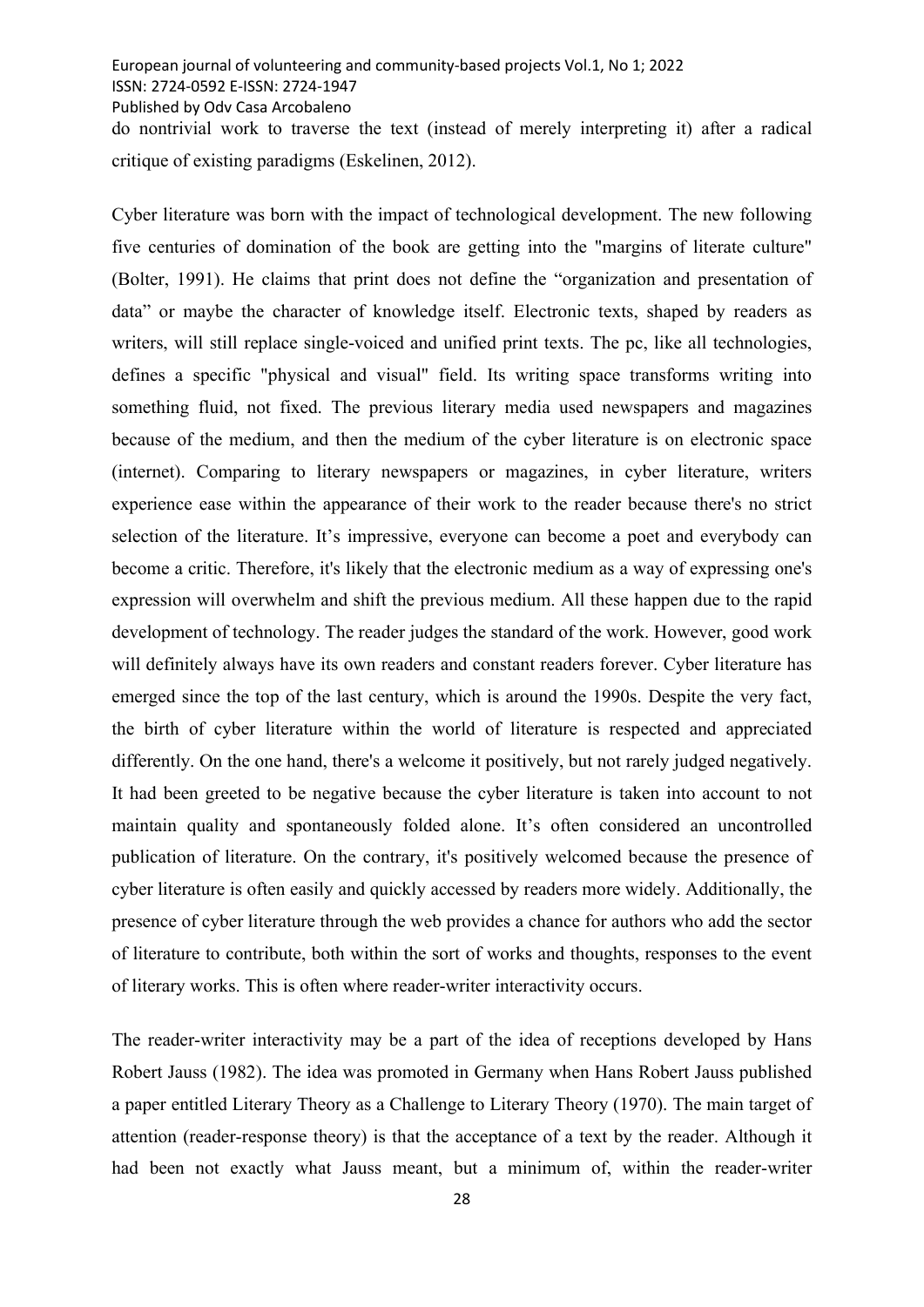Published by Odv Casa Arcobaleno

interactivity, this approach will involve two important things within the reader-writer interaction, they're immersion and self–reflexivity. Exploration and self-reflexivity have gained immensely from the use of online technology. it's richly designed imaginary worlds, hypertext fiction explodes these worlds into textual shards, code poetry promotes awareness of the machine language that brings text the screen (Ryan, 2013), and what Fruin (2013) calls "process-intensive" works direct attention far away from the surface of the screen, toward the virtuoso of programming that generates the text. Actually, the event of technology automatically will greatly affect the cultural aspects and social life of a nation, not least the literature. In fact, the event of technology, on the one hand, will have a positive impact and on the opposite hand, will bring a negative impact. Hence, it is also against the presence of literature through electronic media. However, we don't need to worry an excessive amount of about the presence of cyber literature in our midst.

## 2.Digital Supports and Literary work

The presence of cyber literature through electronic media shouldn't be underestimated. Supposedly, cyber literature can still be positively accepted because inevitably, the literature will become a part of the history of literature. Through electronic media, it's expected a minimum of for the longer term will mention many new possibilities which will be done by the authors. These symptoms should be viewed as a breakthrough. The event of technology, especially the web is often considered an excellent revolution of its influence during this life. Life becomes easier. One of the positive effects is on the planet of literature. Now, the spread of data through internet media is unmatched. Such rapid and unlimited deployment makes life more global. Thanks to the influence of technology, culture also becomes compound and sophisticated. The culture of a nation would be easy to develop, alongside the event of technology. With the web, a minimum of it is often wont to force and help the event of literature to become better. One among the evidences, the web by itself obviously gives a replacement space for writers to write down and promote their works.

However, it can't be denied that cyber literature on Facebook for instance is considered an object that has two sides of the coin, additionally to the negative side; it also, of course, has advantages. Indirectly, the presence of senior writers on Facebook will provide a positive influence on novice writers. Through the posts, comments, and inter-wall communication they're going to provide some benefits. For beginner writers, they're going to get the points of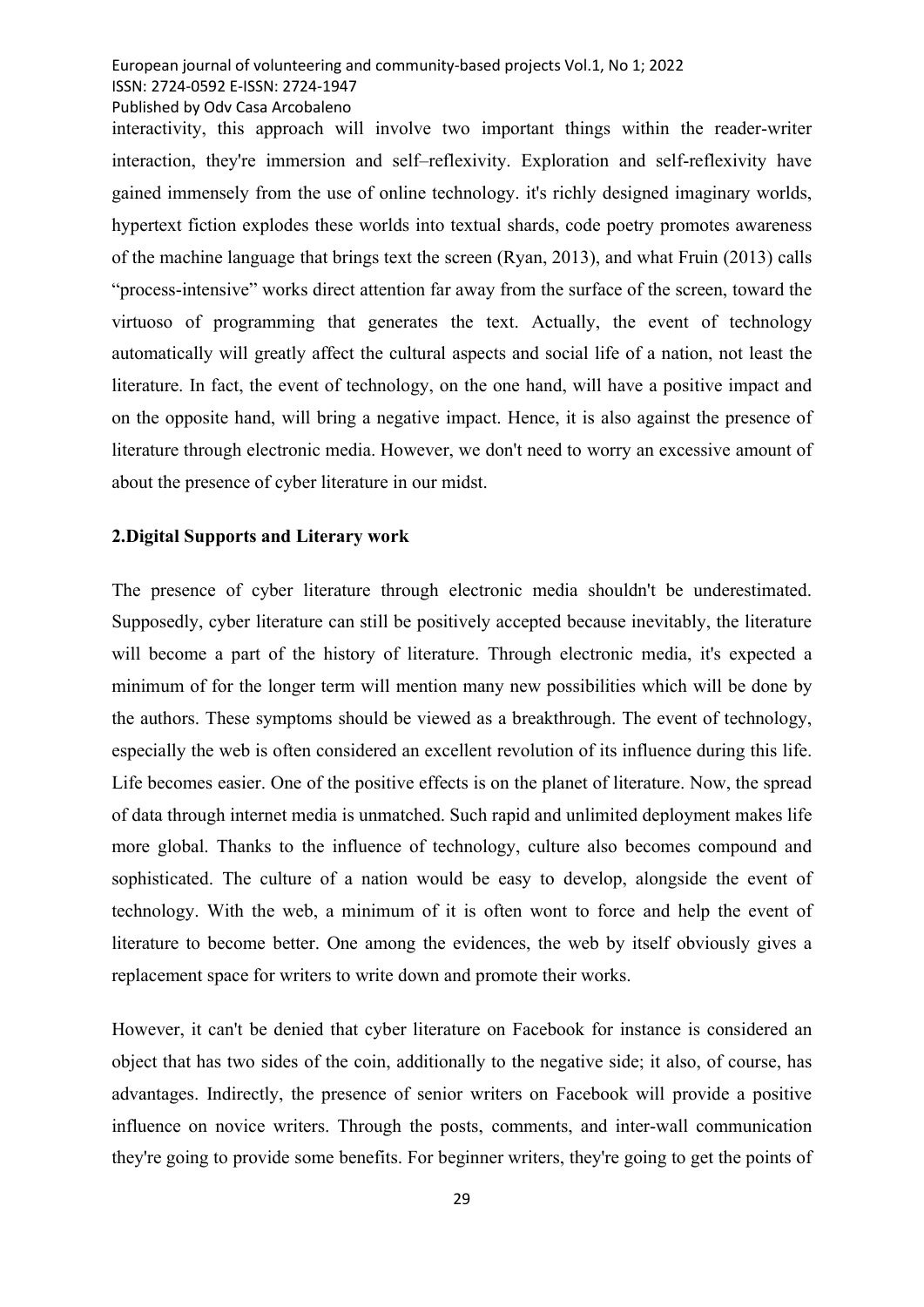Published by Odv Casa Arcobaleno

the way to write good work. As for senior writers, additionally, to market the works for free of charge, they're going to also get an immediate correction via comments, either from fellow writers of Facebook users or from other readers also. This is often one among the benefits of cyber pieces of literature on Facebook that opens the likelihood of reader-writer interactivity that's almost impossible to try to do with conventional works. Within the conventional work (printed version), the foremost likely to try to do is reader response without interactivity. The reader of respondents is vital enough to interpret the literary works from the reader's side but could also be the results of the response aren't known by the author. Unlike the case with reader-writer interactivity, the interactive process will occur in writing between the reader and therefore the author.

In this study, there is a minimum of four methods contained within the response of readers to cyber literary works. Critical comment, praise, critique, and sycophancy are all included in this strategy. Due to the themes of this research are students of literature learners, therefore the aspects to be traced are the extent to which the themes answer cyber literary works using the four methods of the response of readers as mentioned before.

## 3. Social Networking and High-Tech/Cyber Literature

The genre of literary works is split into prose and poetry. Novel, drama, short-story belong to prose, while poems, verse, lyric, proverb, joke, minstrelsy, and Malay pantun belong to poetry. Poetry may be a piece of literary composition written by a poet in expressing various emotions which are expressed by the utilization of a spread of various techniques including metaphors, similes personification, and onomatopoeia. These methods are what commonly won't to distinguish poetry from prose. The prose is often defined as ordinary creative writing with no metrical structure. Poems often make heavy use of images and word association to quickly convey emotions (Wellek & Warren, 1956). Some poetry types are specific to a specific genre and culture and that they answer characteristics of the language during which the poets write, like Malay pantun and elegy. Poetry may be a work that consistently exploits the potential of words used strictly and meaningfully. The facility of poetry lies within the use and selection of words and therefore the sorts of expression. The important meanings contain, if not mostly, sometimes ambiguous and multi interpretation. Since their words are ambiguous and multi interpretation, in order that they provoke the readers to react and write comments. Cyber literature favors the short form. In cyber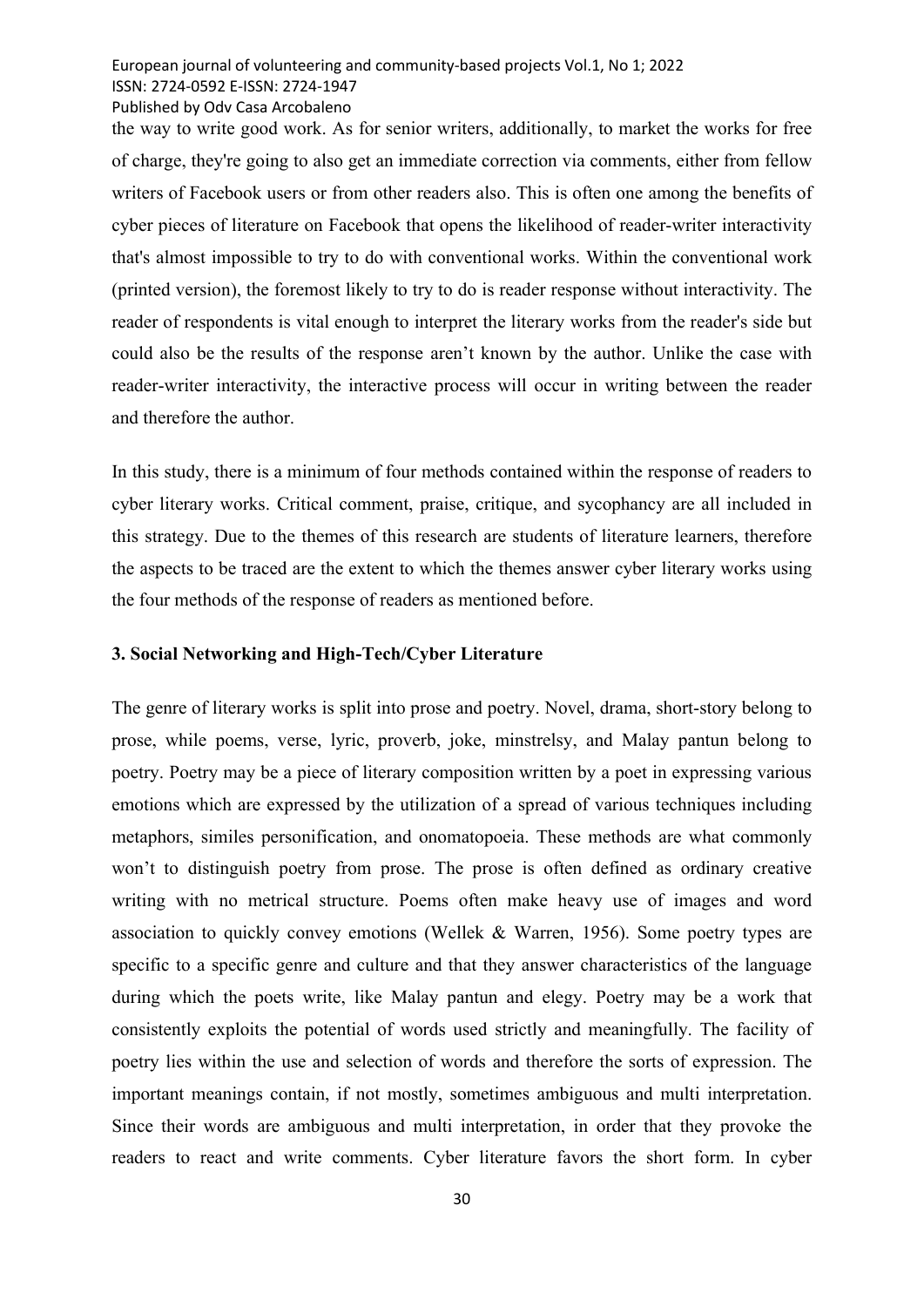European journal of volunteering and community-based projects Vol.1, No 1; 2022 ISSN: 2724-0592 E-ISSN: 2724-1947 Published by Odv Casa Arcobaleno

literature, the relation between author and readers is cybernetic relation, where they never meet. Their meeting is merely on the web or social media. They typically are incorporated in groups like on Facebook. The wall of Facebook is then to form used for publishing poems and therefore the like. It's in fact not all members are poets. But they're people that have an interest in literature or being learning literature. On the education side, the Facebook group is extremely helpful for those that have an interest in studying and studying literature, especially students of the department of literature.

#### 4. An Interaction between Reader and Writer

Reader-writer interactivity is one of the new strategies in literary appreciation. Through social media, the simplest thing to watch is that the interaction between writers and readers on Facebook. Comparing to other social media, Facebook has its advantages because it provides comment and reaction space (like, love, wow, haha, sad and angry). Interaction occurs not only in writer and reader interactivity but between readers also. The results of mutual opinions and sharing comments are often employed by writers for the event of ideas within the future. Nowadays, literary dissemination has evolved through various media; newspapers, magazines, books, and up to the foremost recent is that the internet medium. Before the birth of the press, literary works were stored in oral form, papyrus scrolls, and parchments to printing books. The restrictions of the medium at high prices have hindered the spread of literature. It seems that the presence of cyber literature may be a natural development and quite amazing because it's been the answer to the birth of works from the chance to write down on the web space. Before the birth of cyber literature, computer and therefore the internet are two things can't be separated from one another. Consistent with Ryan (2013), the pc provides not only a channel of transmission for the texts of fan fiction, but it also can become a tool of production. The functional approach to the reader in cybertextuality calls to mind Foucault's author function (1991) as a function of the discourse that has its social, historical, and legal implications. The appliance of this will be applied in some social media like Facebook, Line, WhatsApp, MySpace, and even Blogs that provide columns for interaction. But the foremost ideal today is on Facebook. A poem, for instance, someone can upload it on the Facebook wall as standing; the author will then get a response from the readers. The reader's response is then responded back by the author. This is often what's called the writer-reader interactivity.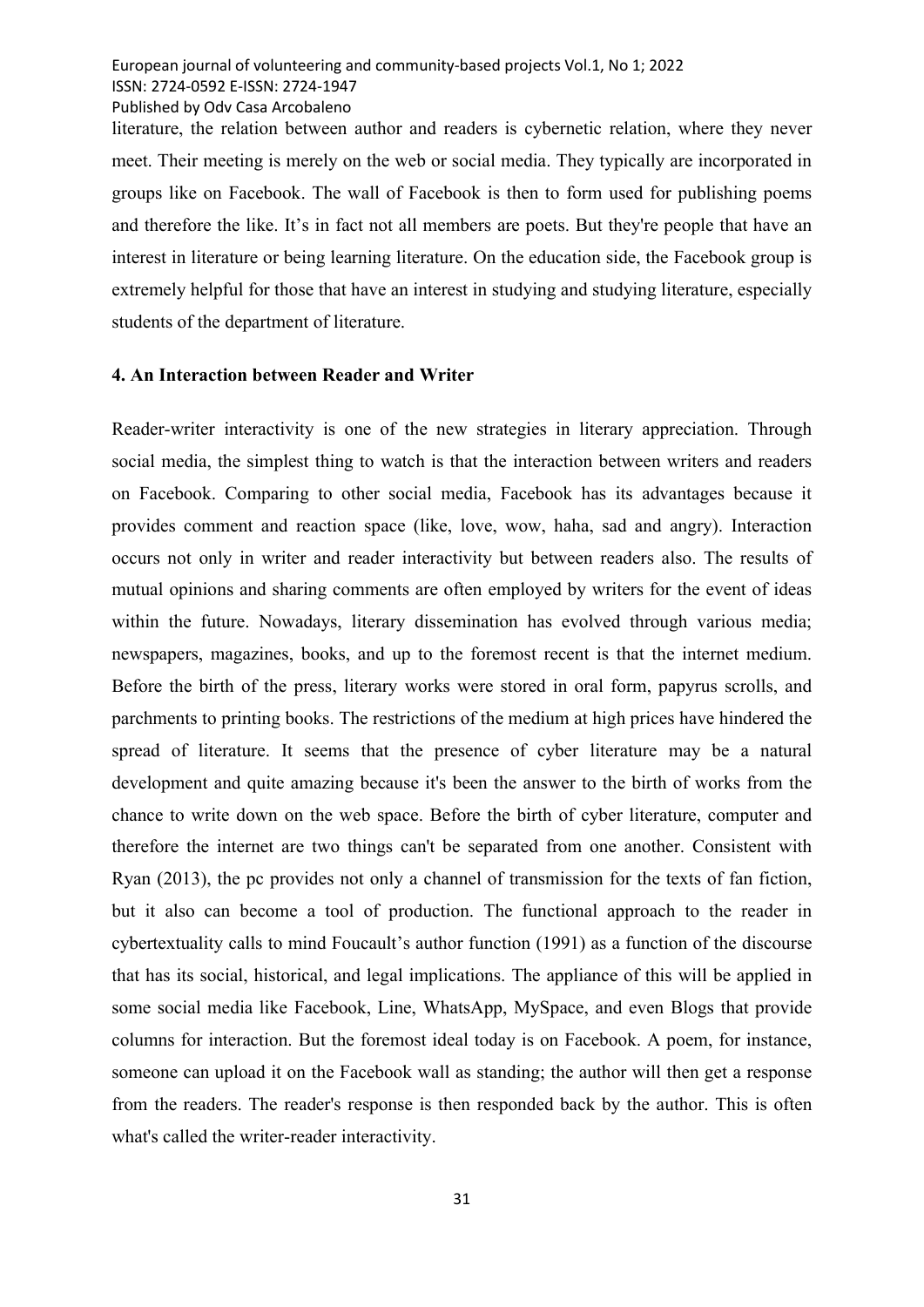Published by Odv Casa Arcobaleno

Why poetry? Once more, one of the advantages of this genre (in reference to cyber literature) is it offers 'reader-writer interactivity. This still includes a replacement study in literary research. In other words, the readers' responses contribute to the meaning of literary works. Within the sociology of literature, such literary meaning is included within the study reception theory. Reader - writer interactivity is included within the reception theory area. "A general change in concern from the author and thereby the work to the text and thus the reader," according to Holub's (1984) reception theory. It reflects a paradigm shift within the history of literature, and it's considered "a reaction to social, intellectual, and literary developments. This theory is defined as reader-response literature that emphasizes each particular interpretation and reception in making meaning from a literary text. Furthermore, reception theory (Tompkins, 1980) may be a version of reader response literary theory that emphasizes each particular reader's reception or interpretation in making meaning from a literary text. Reception theory is usually mentioned as audience reception within the analysis of communications models. In literary studies, reception theory was originated from the work of Hans Robert Jauss within the late 1960s.

#### 5. Aims and Objectives of the research

This research aimed toward 1) revealing various sorts of reader-response through online media, 2) tracing the advantage and drawbacks of reader-writer interactive on social media, and 3) checking out the motivation of the reader to reply to the uploaded text (poetry). The objectives of the research are formulated to support this research topic. The primary and therefore the second objective are often reached through a questionnaire. The third objective is often reached through an in-depth interview. Through in-depth interviews, the themes may express their motivation to answer the questions as they expect from them. The info of this research was gathered for almost one semester  $(18<sup>th</sup>$  December 2019 – 19<sup>th</sup> March 2020).

#### 6. Data Collection Technique

This study observed cyber literature readers, especially students who wish to read literary works uploaded on blogs, Facebook, and other sites online. And the reader will leave a comment in certain areas. Through the reader's comment, there'll be an interaction between the author and therefore the reader, or also between fellow readers. Their comments are often read on Facebook. The info of this research is gathered from questionnaires and interviews to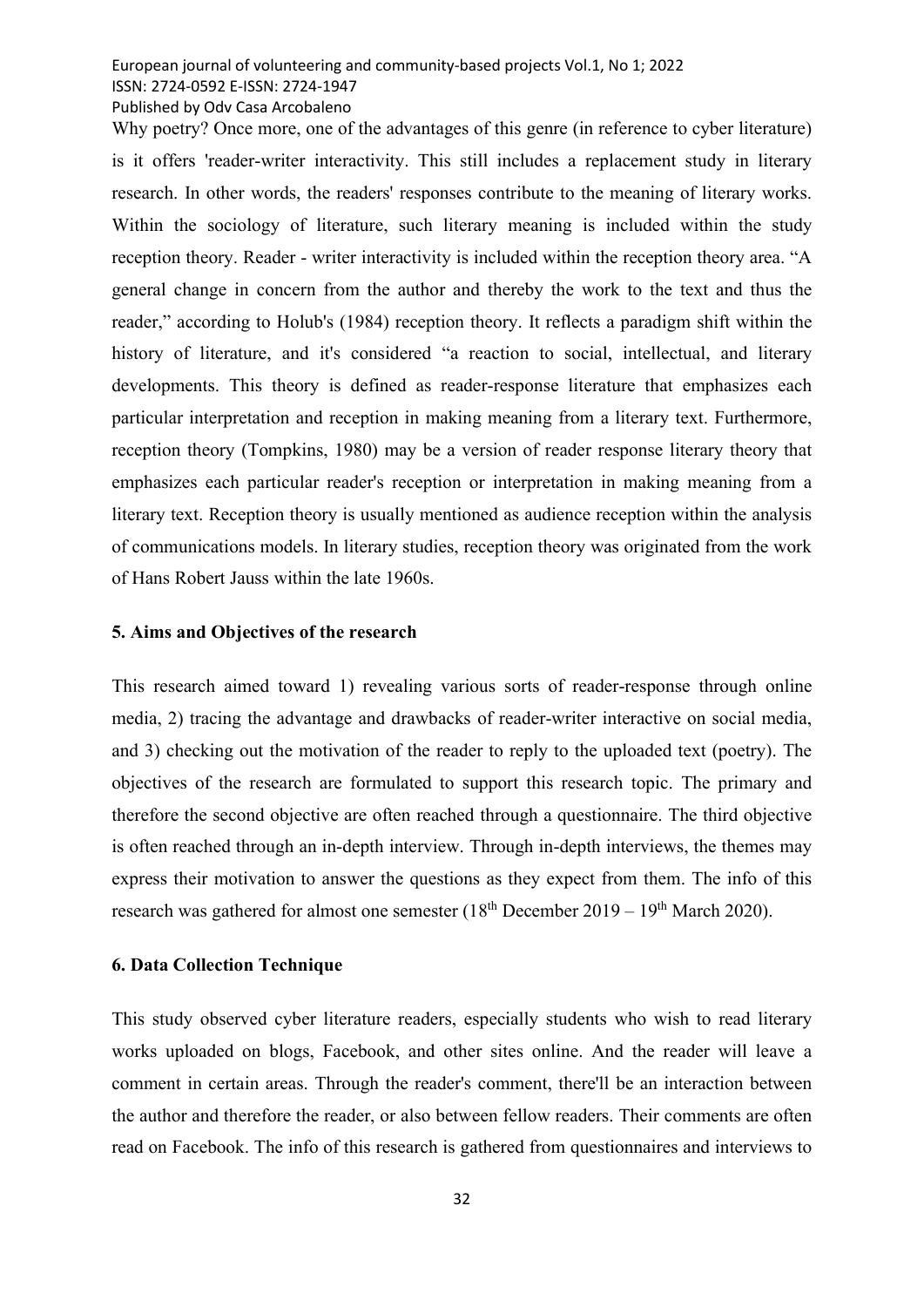Published by Odv Casa Arcobaleno

elicited information from the themes. The population of the research is that the English Literature Department ongoing Students of Maulana Azad National Urdu University, Hyderabad of 2020 school year. Of the 257 students who completed the questionnaire, 162 (69%) among the respondents answered that they actively read and skilled cyber literature on the web, 31% said none in the least. There are 162 students followed by giving a questionnaire to seek out their opinions about cyber literature. The questionnaire question revolves around three important interrelated aspects: 1) what does one believe in cyber literature? 2) How does one like cyber literature? And 3) is cyber literature relaxing (enjoyable)? So as to ensure the question's reliability, researchers have conducted a questionnaire test to live validity. Summary of respondent answers are often seen within the following table:

| Do you read cyber literature | Percentage% |
|------------------------------|-------------|
| Yes                          | 69%         |
| Cyber literature is exciting | 33%         |
| It is entertaining           | 16%         |
| It is relaxing               | 14%         |
| Others                       | 08%         |
| N <sub>o</sub>               | 29%         |
| Cyber literature is junk     | 14%         |
| It is boring                 | 07%         |
| It is not interesting        | 05%         |
| Others                       | 03%         |
| Not sufficient answer        | 02%         |
| Number of Respondents 257    | Total 100%  |

# Table 1: Response of the Respondents

Depending on the "yes" group (162 respondents), it's possible to deduce that participants' reactions to the Facebook wall post (particularly poems) were ranged.

## Table 2: Reading & Response on Facebook

| What is your reaction on the Facebook status? | Percentage% |
|-----------------------------------------------|-------------|
| Commenting as response                        | 24%         |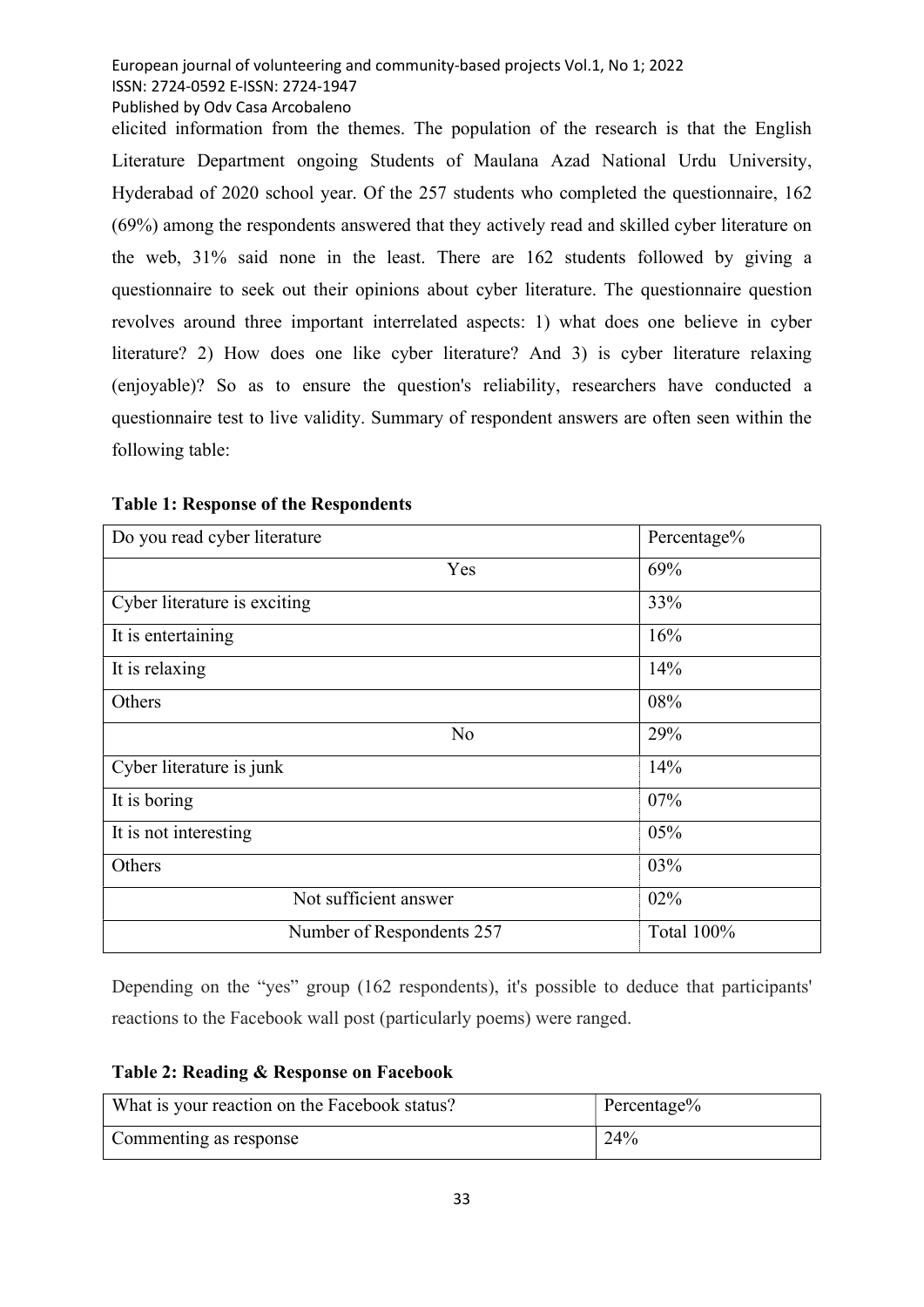### European journal of volunteering and community-based projects Vol.1, No 1; 2022 ISSN: 2724-0592 E-ISSN: 2724-1947 Published by Odv Casa Arcobaleno

| Commenting as $response + reacting$    | 45% |
|----------------------------------------|-----|
| Reacting only                          | 18% |
| Just reading                           | 13% |
| Number of Respondents 162   Total 100% |     |

Table 2 showed that 45% of respondents, not only commented on the post but to react as well. In other words,  $69\%$  (24%+45%) of respondents certainly give a response. The amount is significant enough to state that cyber literature on Facebook attracts student interest and has a positive impact on literary readers, especially poetry.

The following are some examples of Facebook poetry groups linked to cyber literature (all groups are in Indonesian):

| Name            | Facebook Link                                       |
|-----------------|-----------------------------------------------------|
| Penyair         | https://www.facebook.com/groups/189468621244597/    |
|                 |                                                     |
| Facebook        |                                                     |
| $Pis - Puisi$   | https://www.facebook.com/groups/157770477661745/    |
|                 |                                                     |
| Indah           |                                                     |
| Semua           |                                                     |
|                 |                                                     |
| Rumah           | https://www.facebook.com/groups/372516746452643/    |
|                 |                                                     |
| Literasi        |                                                     |
| Gempita         | https://www.facebook.com/groups/138479022979602/    |
|                 |                                                     |
| <b>Biostory</b> |                                                     |
| Puisi & Kata    | https://www.facebook.com/groups/puisidan.katabijak/ |
|                 |                                                     |
| <b>Bijak</b>    |                                                     |

Table 3: Facebook Groups for Cyber Literature

\*\*\*Legend: Penyair Facebook (Facebook Poets), Pis - Puisi Indah Semua (All Beauty Poems), Rumah Literasi (Literacy House), Gempita Biostory (Vibrant Biostory) and Puisi & Kata Bijak (Poetry and words of wisdom)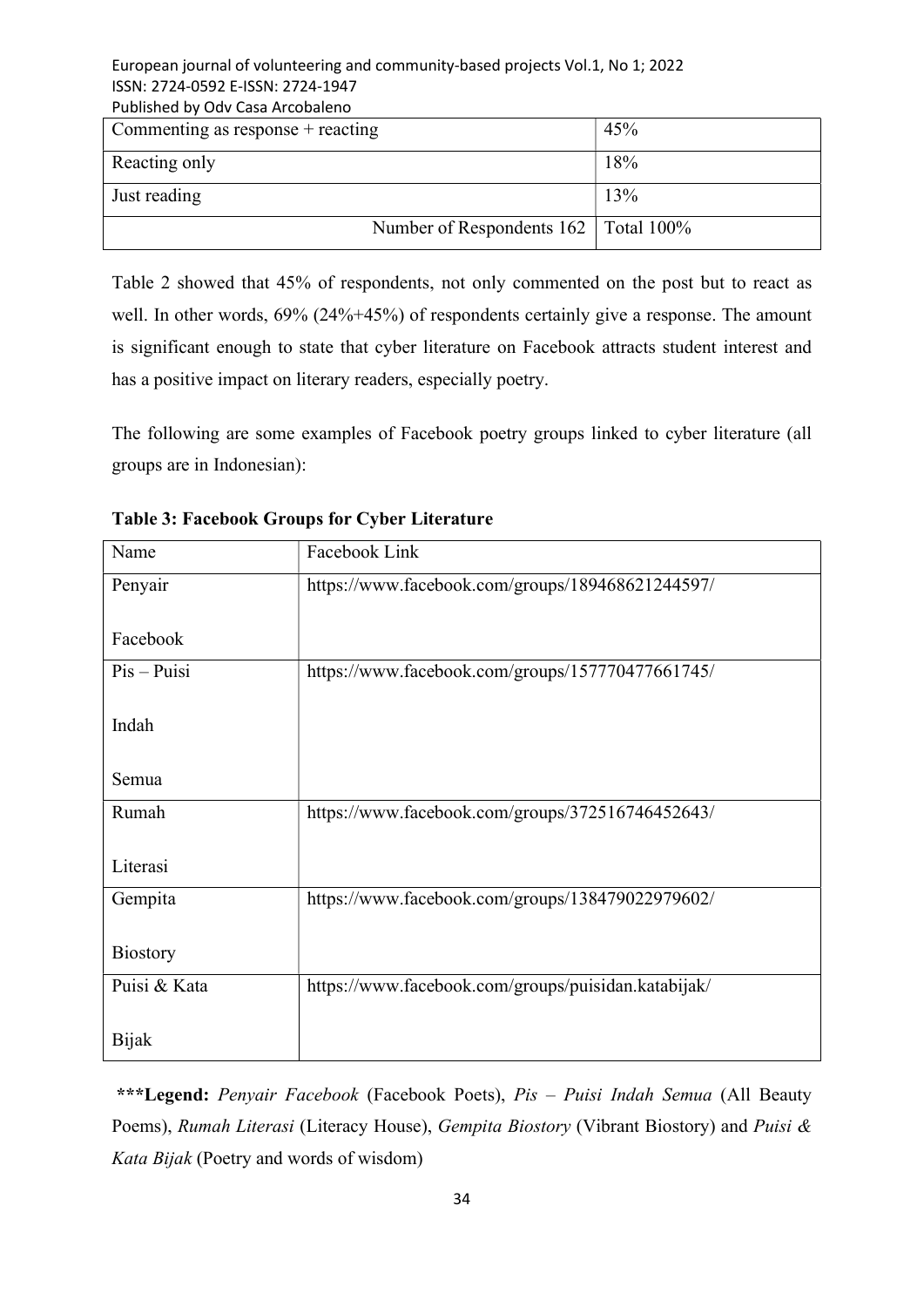#### 7.Debates and Discussion

In principle, the only question during this study is "do you read cyber literature?"After categorizing the responses, 69 percent of respondents said "yes," 29 percent said "no," and a few others said "not enough." To whom answer "yes", after the answers are grouped, it's found a variety of reasons as follows 1) cyber literature is exciting (33%), 2) it's entertaining (16%), and 3) it's relaxing (14%), et al. (08%) cover provide new experiences, hone skills, and encourage creativity. As for who answered 'no' due to 1) cyber literature is junk (14%), 2) its boring (07%), 3) its not interesting (05%), et al. (03%), like dalliance, less useful, and therefore the like. These reasons are often ascertained as a representation of respondent's "perceptions of the presence of cyber literature by utilizing social media (here is Facebook). Together with social media, Facebook is often used for sharing information, connecting people, introducing and promoting something, and for the sake of appreciation of literature. The appreciation of literature through online media is one of the opportunities to ascertain the appliance of writer-reader interactivity in cyber literature. Supported the response of the respondents, it's certain that a variety of respondents (69%) reading cyber literature and doing interact with writers, or if they're writers, they also interact with their readers. This number is critical enough to state that cyber literature on Facebook is enough to possess a positive impact on literary readers, especially on the literary composition of poetry.

Facebook may be a representation of data technology to attach people within the world. It becomes an alternate means of learning literature. Facebook is groomed for the progress, goodness, and development of the literary world. Facebook became one of the media alternatives for saving literary documents. The approaching cyber literature, it promotes the cyber writers in cyberspace. Cyberspace suddenly became something sort of a showroom for promoting literary expression especially poetry. Aside from its weaknesses and advantages, Facebook is simply one sort of technological advancement. It isn't fair if Facebook is avoided simply because of some disadvantages. Facebook's position if addressed properly, it is often wont to become a medium of learning, one among which is literary learning.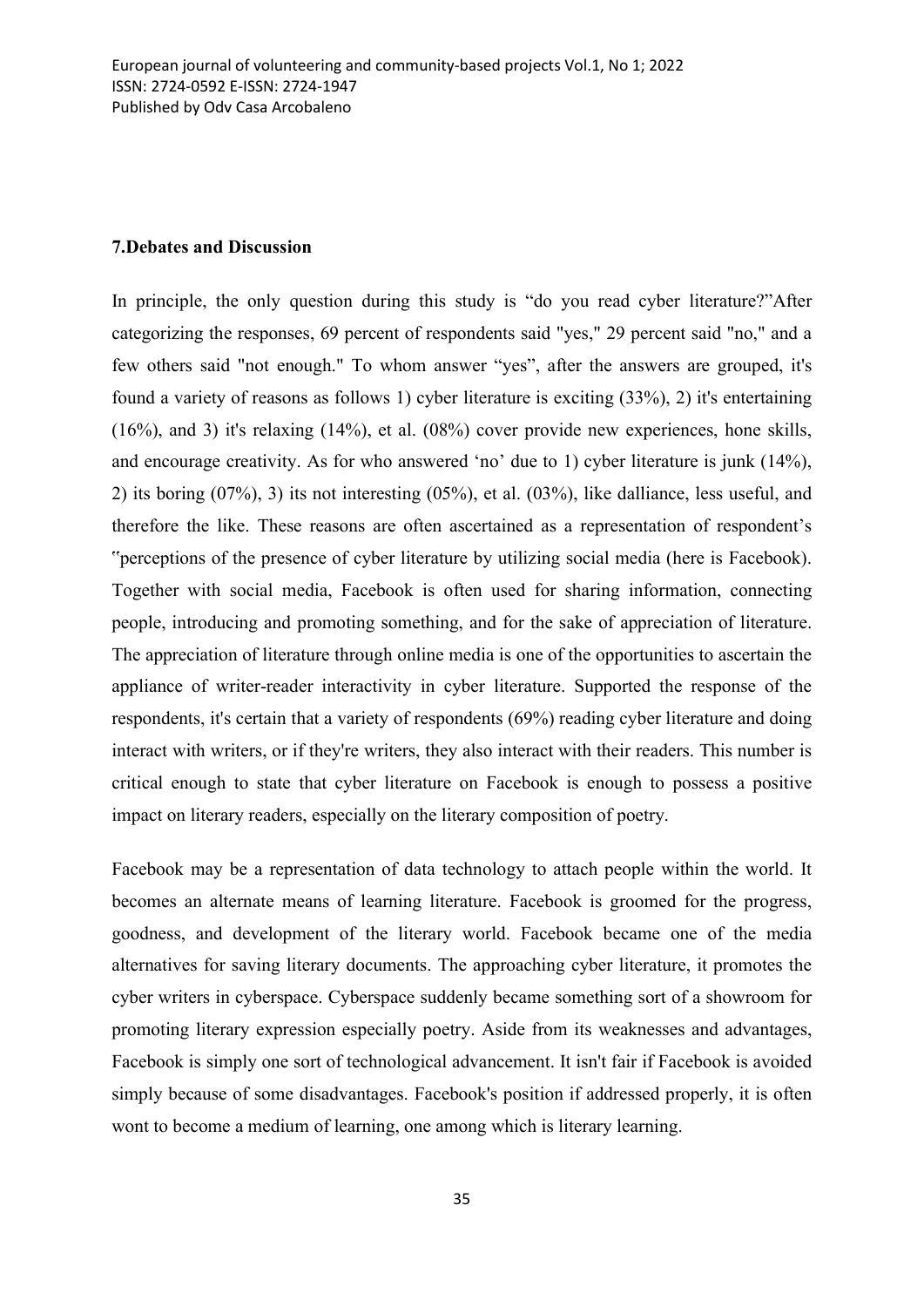#### 8.Conclusion

The birth of cyber literature is some things that can't be avoided. It had been born by utilizing the facilities provided by cyberspace. This example is enriched by the fluid nature of digital media that is the medium of data dissemination. One among social media is Facebook. Such social media may be a two-sided object, on the one hand, it is often used for an honest things and on the opposite, it is often used for evil (cyber bully for instance). It all depends on who is going to use it. The research found that Facebook together with the media of cyber literature is extremely popular for the reasons: a) it's easily accessible, b) authors and readers can interact directly c) interaction between fellow readers is straightforward to try to, d) it's a way of socializing with authors and readers, e) available public groups and closed groups, and f) special conversations are often made through the inbox. However, Facebook is additionally not free from weaknesses. For instance, Facebook is often misused among others: a) to cheat, b) to bully, c) to spread hoaxes, and d) to impress. Maybe this is often because Facebook cannot distinguish between the first account and therefore the fake one. The profile picture is usually not just like the owner. Cyber literature is mediated by the technology of computers. The technology has triggered the interest of many authors to permit their motivation and creativity to form use of the space (internet wall). In some cases, both printed publication and cyber publication have differences and similarities. But the presence of media technology has changed the way of view and barriers of the planet thus far. The age of technology (internet) has a minimum of shifted the attitude and attitude of the people about the importance of documenting a literary composition. Through the web space, literary documentation becomes easy. It's a bit like a book or any piece of literature which will be recorded as a source of the document where the author and reader can look them back at what they need to be written. The research concluded that Facebook is often a medium of cyber literature with unlimited space. This chance has been exploited by poet writers to introduce their works. In turn, literary learners can appreciate cyber literature through Facebook with writer-reader interactivity. The idea belongs to the reader-response of a literary text.